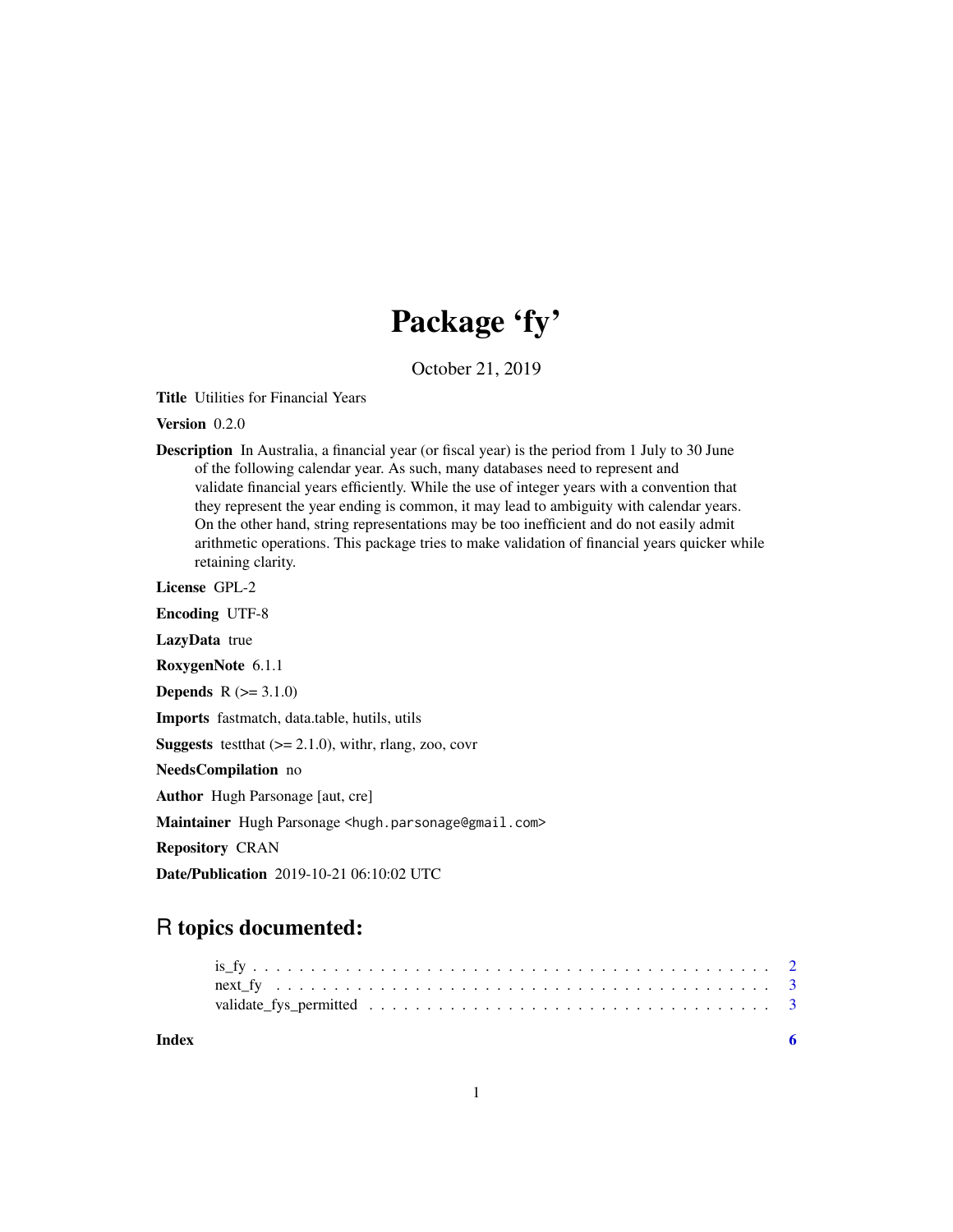#### <span id="page-1-0"></span>Description

Convenience functions for dealing with financial years

#### Usage

```
yr2fy(yr_ending, assume1901_2100 = .getOption("fy.assume1901_2100",
  .getOption("grattan.assume1901_2100", TRUE)))
```
.yr2fy(yr\_ending)

 $fyzyr(x, validate = TRUE)$ 

 $f$ y2date(x, validate = TRUE)

date2fy(date)

qtr2fy(yq)

#### Arguments

| yr_ending       | An integer representing a year.                                                                                                                                                      |
|-----------------|--------------------------------------------------------------------------------------------------------------------------------------------------------------------------------------|
| assume1901_2100 |                                                                                                                                                                                      |
|                 | For yr2fy, assume that yr_ending is between 1901 and 2100, for performance.<br>By default, set to getOption("fy.assume1901_2100", TRUE).                                             |
| X               | A character vector suspected to be a financial year.                                                                                                                                 |
| validate        | If TRUE, the default, inputs that are expected to be financial years are first vali-<br>dated. Validation should be very fast, though some use-cases may require this<br>be skipped. |
| date            | A string or date for which the financial year is desired. Note that yr2fy does not<br>check its argument is an integer.                                                              |
| yq              | A character vector representing year quarters in 1066-Q2 format.                                                                                                                     |

#### Details

See [valid-fys](#page-2-1) for allowed forms of x.

#### Value

For is\_fy, a logical, whether its argument is a financial year. The following forms are allowed: 2012-13, 201213, 2012 13, as well as 2012<dash>13 for some dash symbols. For fy.year, yr2fy, and date2fy, the financial year. For the inverses, a numeric corresponding to the year.

fy.year was an alias for yr2fy, and is now defunct.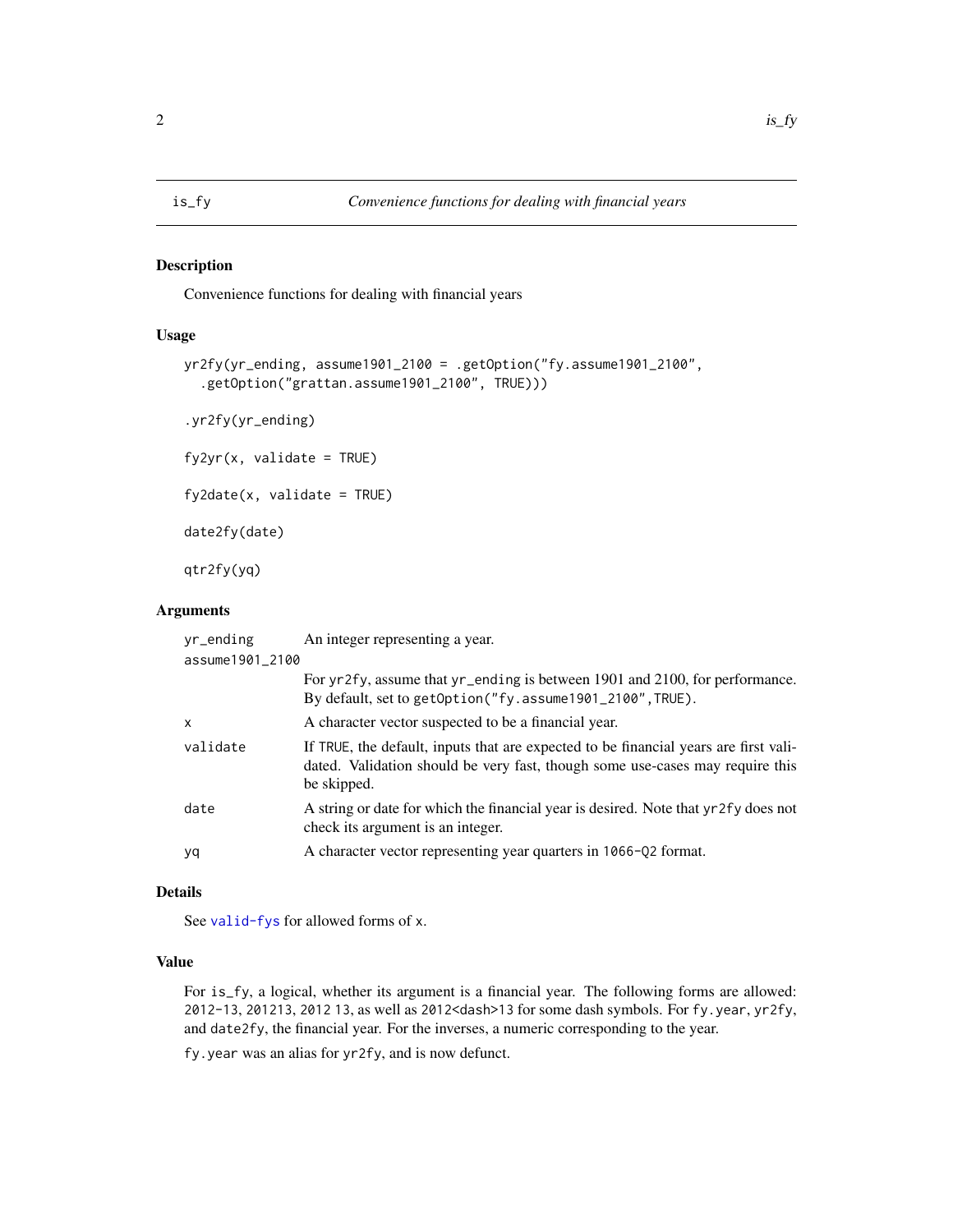#### <span id="page-2-0"></span> $next_f$  3

fy2yr converts a financial year to the year ending: fy2yr("2016-17") returns 2017. yr2fy is the inverse: yr2fy(fy2yr("2016-17")) == "2016-17".

fy2date converts a financial year to the 30 June of the financial year ending.

date2fy converts a date to the corresponding financial year.

#### Examples

```
is_fy("2012-13")
is_fy("2012-14")
yr2fy(2012)
fy2yr("2015-16")
date2fy("2014-08-09")
```
#### next\_fy *Next and previous financial years*

#### Description

Next and previous financial years

#### Usage

 $next_fy(fy, h = 1L)$ 

 $prev_fy(fy, h = 1L)$ 

#### Arguments

| fv | A financial year as a character vector.                                                  |
|----|------------------------------------------------------------------------------------------|
|    | An integer, the "horizon" to go forward (for $next_f y$ ) or backward (for $prev_f y$ ). |

validate\_fys\_permitted

*Verifying validity of financial years*

#### <span id="page-2-1"></span>Description

Many functions expect financial years. Determining that they are validly entered is often quite computationally costly, relative to the core calculations. These internal functions provide mechanisms to check validity quickly, while still providing clear, accurate error messages.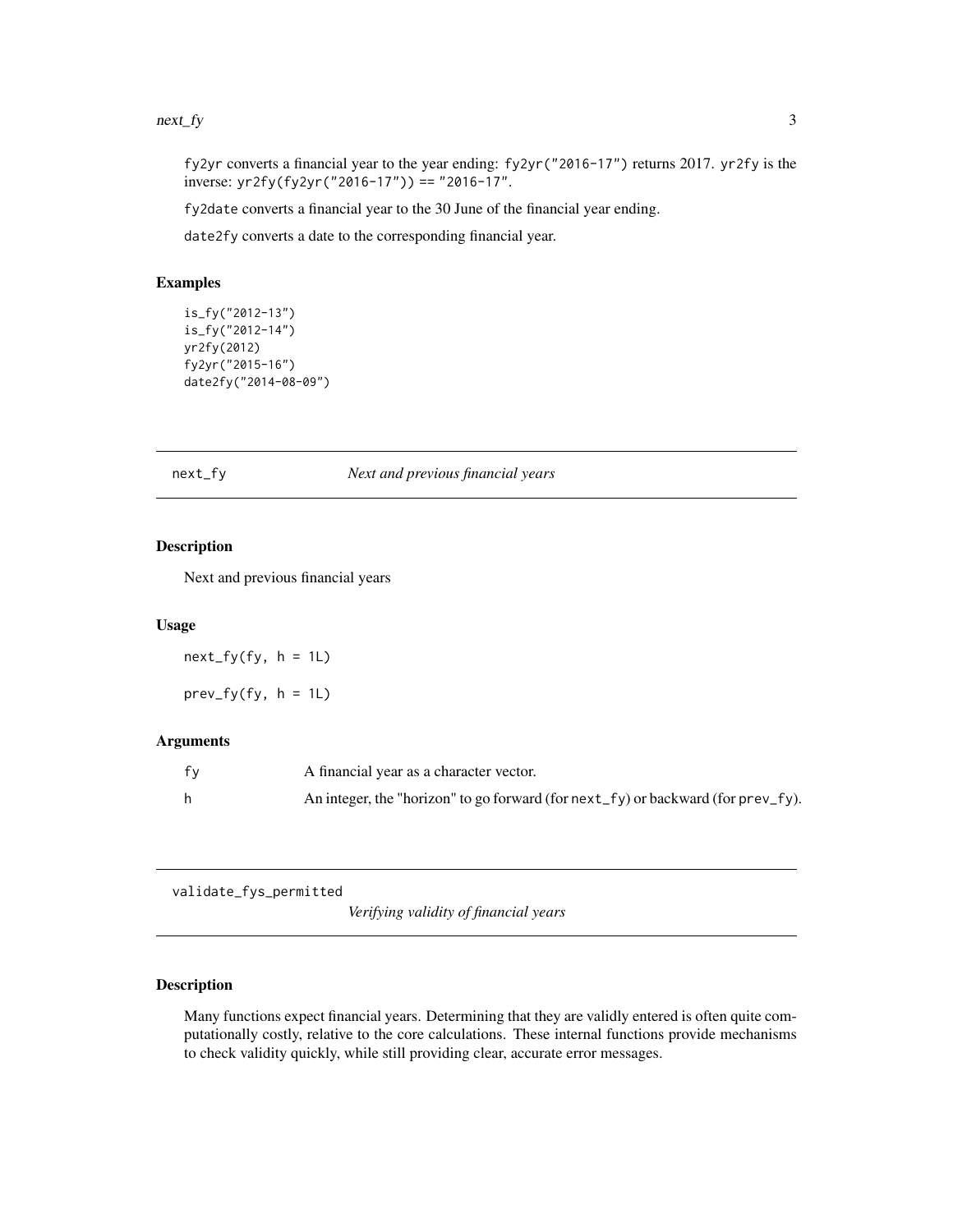```
validate_fys_permitted(to_verify, permitted_fys = NULL, min.yr = NULL,
  max.yr = NULL, deparsed = deparse(substitute(to_verify)),
  allow.projection = TRUE,
  earliest_permitted_financial_year = "earliest permitted financial year",
  latest_permitted_financial_year = "latest permitted financial year",
  .retain_fmatches = FALSE)
```
#### Arguments

| to_verify        | A user-provided value, purporting to be character vector of financial years.                                                                                                                                                |
|------------------|-----------------------------------------------------------------------------------------------------------------------------------------------------------------------------------------------------------------------------|
| permitted_fys    | A character vector of valid financial years.                                                                                                                                                                                |
| min.yr, max.yr   | Integers specifying the range of to_verify. If NULL, no restriction on the upper<br>or lower bound of the range.                                                                                                            |
| deparsed         | A string indicating the argument that the user provided. Should generally be<br>provided explicitly as the default is unlikely to be user-friendly.                                                                         |
| allow.projection |                                                                                                                                                                                                                             |
|                  | If FALSE emit a different error message.                                                                                                                                                                                    |
|                  | earliest_permitted_financial_year, latest_permitted_financial_year                                                                                                                                                          |
|                  | Text for earliest/latest permitted financial year when min.yr/max.yr condition<br>is violated.                                                                                                                              |
| .retain_fmatches |                                                                                                                                                                                                                             |
|                  | If TRUE, the function may retain an attribute fy_fmatches an integer vector of<br>the matches against the financial years "1900-01" to "2099-00". A trade-off<br>between memory and runtime from not recalculating matches. |

#### Details

The preferred form is "2012-13", and this function returns all elements of to\_verify in this form. That is, it does not preserve the input form.

Other forms that are recognized (and converted) are:

- "201213"
- "2012 13"
- "2012\u201113"
- "2012\u201213"
- "2012\u201313"
- "2012\u201413"

#### Value

If to\_verify contains valid financial years they are returned all in the form 2013-14. If they were already in that form, they obtain the following attributes:

fy\_all\_fy TRUE if all the financial years are valid.

fy\_min\_yr An integer, the earliest year ending in to\_verify.

fy\_max\_yr An integer, the latest year ending in to\_verify.

fy\_fmatches An integer vector, the matches with the prebuilt financial years.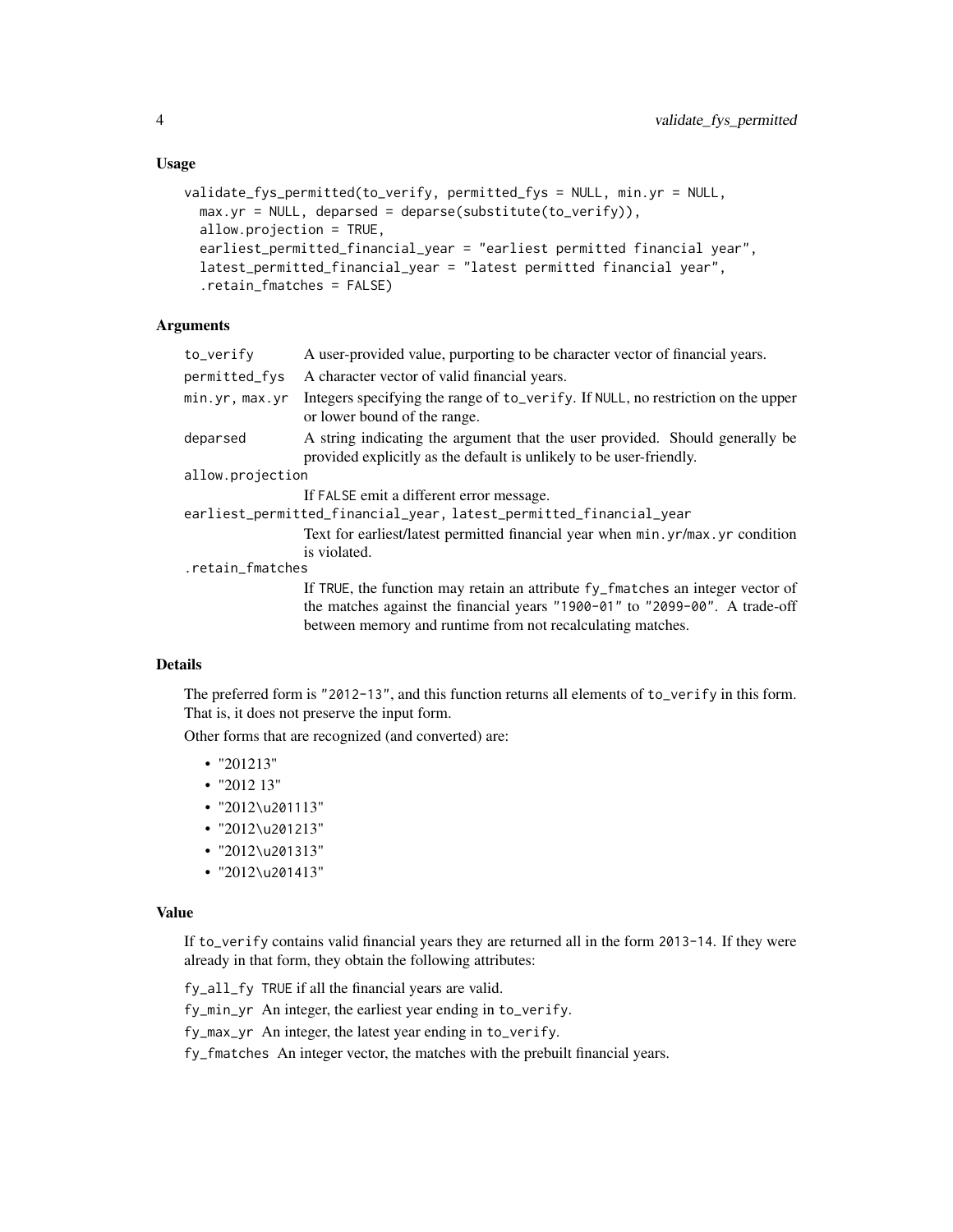#### Benchmarks

```
x <- rep_len(yr2fy(2004L), 1e9)
bench::system_time(validate_fys_permitted(x))
#> process real
#> 3.578s 3.576s
x <- rep_len(yr2fy(1980:2016), 1e9)
```

```
bench::system_time(validate_fys_permitted(x))
#> process real
#> 3.766s 3.753s
```